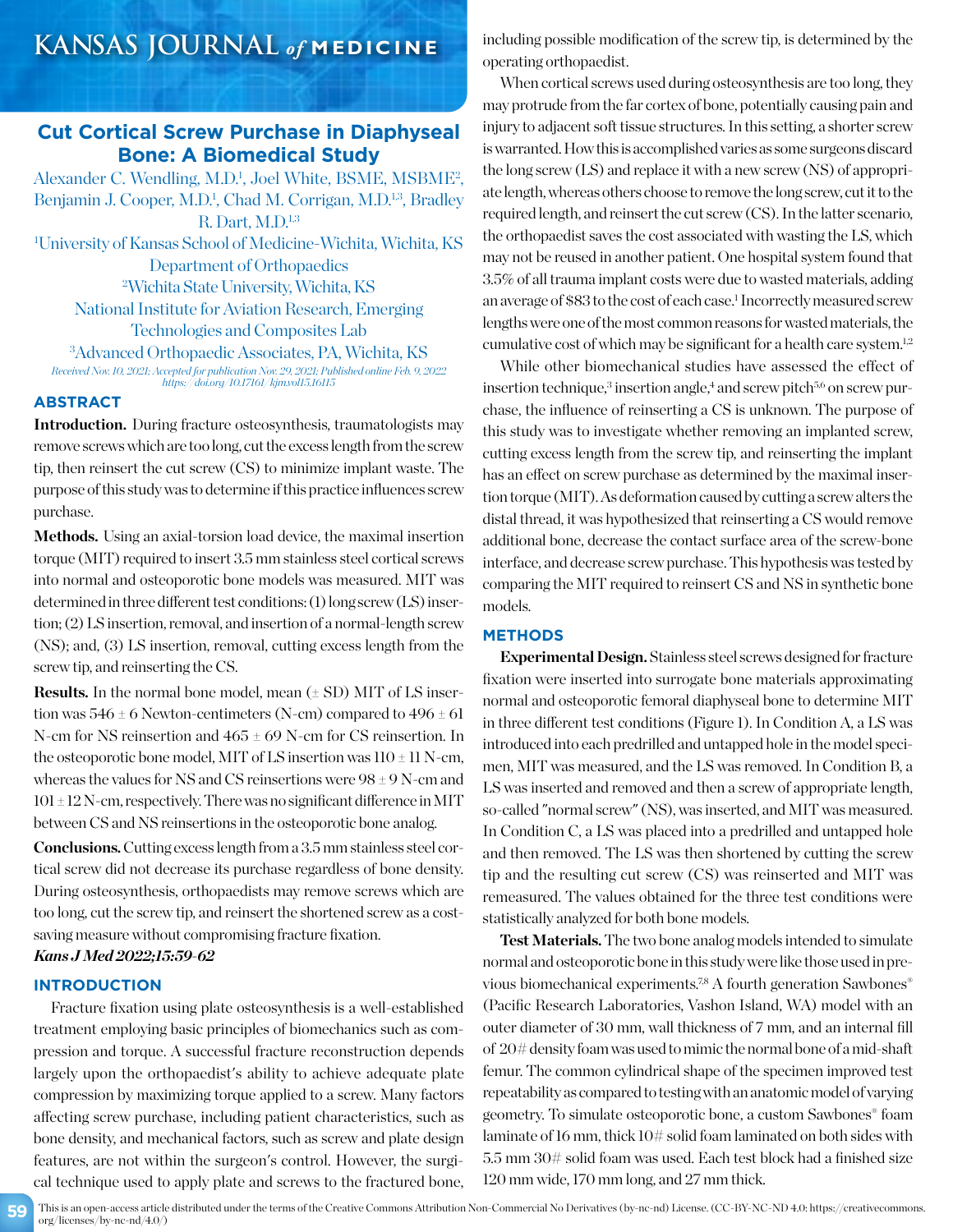

Figure 1. Testing algorithm. a) In Condition A, LS is inserted and test is done to determine MIT. b) In Condition B, LS is inserted, removed, NS is inserted, and MIT is determined. c) In Condition C, LS is inserted, removed, and screw tip is cut to shorten the screw. The resulting CS is reinserted and MIT is determined.

The stainless-steel cortical screws were 3.5 mm diameter screws manufactured by Stryker® (Mahwah, NJ). The LS measured 40 mm, CS 34 mm, and NS 34 mm. Images of a cut stainless steel screw are shown in Figure 2.



Figure 2. Two views of a stainless-steel cut screw showing mechanical deformation of the screw tip.

**Maximal Insertion Torque Testing.** Insertional torque was measured continuously on a Bose (Framingham, MA) ElectroForce® 3220 Axial-Torsion load frame (Figure 3). An axial preload of 10 N was applied and held constant for the duration of the screw insertion test. The test was driven at a rotational rate of five revolutions per minute. The time, axial load, axial displacement, rotation angle, and torque were recorded at a data acquisition rate of 10 Hz. The test was performed until failure of the bone-screw interface, screw head stripping, screw head fracture, or a machine torque limit was reached.



Figure 3. Maximal insertion torque (MIT) testing. a) Screw MIT testing setup; b) Screw insertion into normal cortical bone model; c) Screw insertion into osteoporotic bone model.

# **KANSAS JOURNAL** *of* **MEDICINE**

 **CUT CORTICAL SCREW PURCHASE** *continued.*

The torque measuring load frame limit of 550 N-cm is well above the torque applied to screws during osteosynthesis.9 If the screw MIT was greater than 300 N-cm, the screw was considered not stripped under clinical conditions.7,8,10,11

To prepare the bone models for testing, 2.5 mm diameter holes were drilled perpendicular to the longitudinal axis of the test cylinder. A hole spacing of 12.5 mm was used to give a five times the diameter spacing between holes as specified by the American Society for Testing and Materials (ASTM).<sup>12,13</sup> The intent was to insert all screws perpendicular to the long axis of the test cylinder, penetrating both near and far sides of the specimen. A matched washer was used with each screw to simulate a standard bone fracture plate. Screws were started by hand and inserted until the screw head was approximately 4 mm from contacting the washer.

In the first series of tests using the normal cortical bone model, five replicates of LS, NS, and CS were tested to see if differences in MIT could be found. In the second series using the osteoporotic bone model, seven replicates were tested. Tested screws were removed by hand and each screw was examined for damage. The number of screws tested in each group of the study met or exceeded the number of screws tested in the published literature on MIT.7,8

**Statistical Analysis.** Statistical analysis of the results was performed by one-way ANOVA test with the Least Significant Difference formula for post hoc multiple comparisons (IBM® SPSS v23, Chicago, IL). Seven independent tests per test condition were summarized for analysis. A p value of less than 0.05 was considered as significant difference. Data were expressed as mean ± standard deviation (SD) of the mean.

#### **RESULTS**

**Normal Bone Analog.** The mean ± SD MIT of initial LS insertion was  $546 \pm 6$  N-cm and the MIT values for NS and CS reinsertions were  $496 \pm 61$  N-cm and  $465 \pm 69$  N-cm, respectively (Table 1). The mean value for each test condition in the normal cortical bone model was significantly above the MIT clinically relevant threshold of 300 N-cm (p  $\leq$  0.05). For the cortical bone surrogate, 70% of the screw heads broke prior to reaching the MIT machine limit of 550 N-cm.

**Osteoporotic Bone Analog.** The MIT of initial LS insertion was  $110 \pm 11$  N-cm and the MIT values for NS and CS reinsertions were  $98 \pm 9$  N-cm and  $101 \pm 12$  N-cm, respectively (Table 1). There was no significant difference in MIT between CS and NS in osteoporotic bone.

**Table 1. Maximal insertion torque (MIT).**

| <b>Test condition</b> | <b>Screw type</b>  | Normal bone<br>model* | <b>Osteoporotic</b><br>model* |
|-----------------------|--------------------|-----------------------|-------------------------------|
|                       | Long screw $(LS)$  | $546+6$               | $111 + 11$                    |
|                       | Normal screw (NS)  | $496 \pm 61$          | $98 + 9$                      |
|                       | $Cut$ screw $(CS)$ | $465+69$              | $101 + 12$                    |

\* Tabulated values are mean ± standard deviation in N-cm.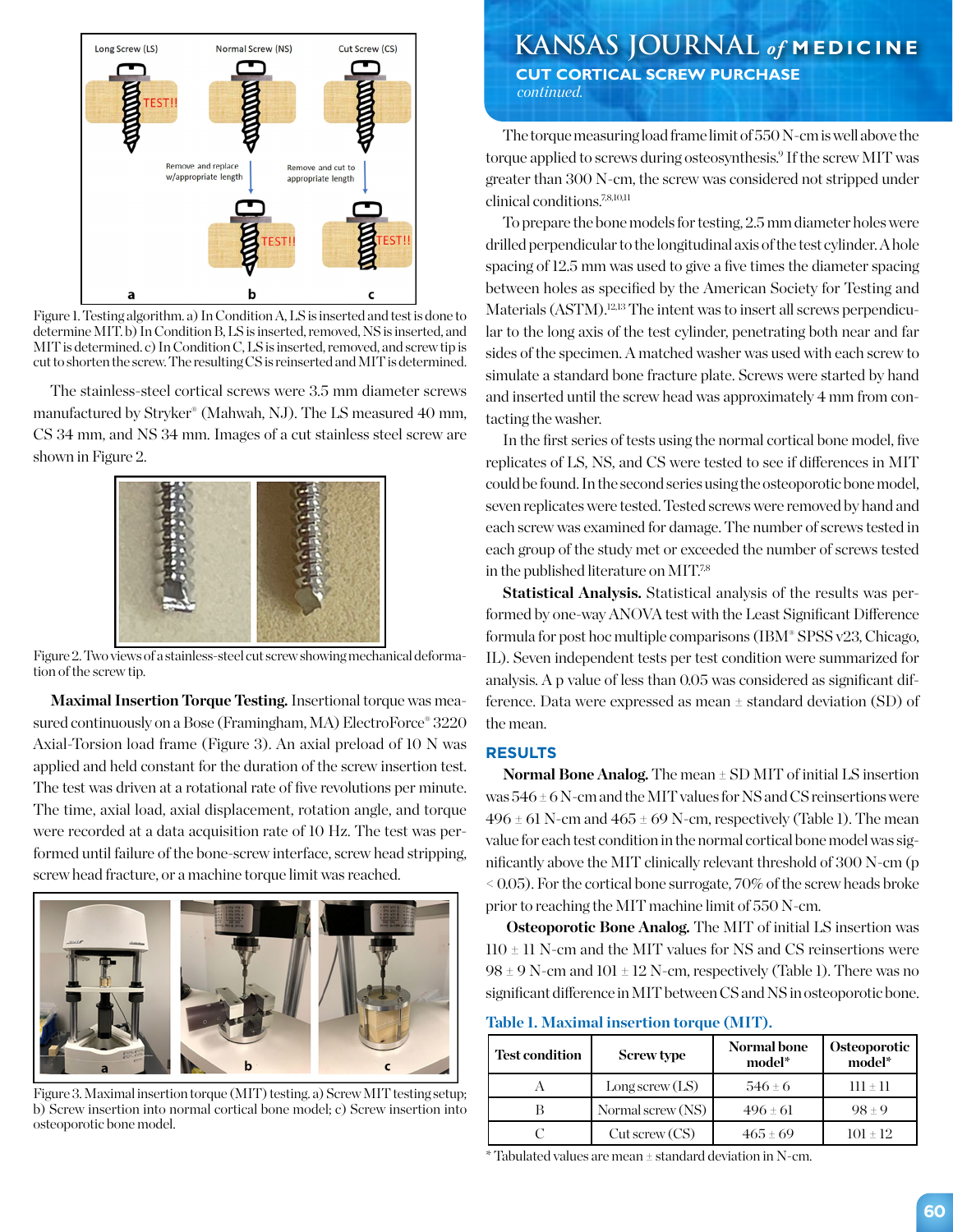## **KANSAS JOURNAL** *of* **MEDICINE CUT CORTICAL SCREW PURCHASE** *continued.*

Within osteoporotic bone, insertional torque recorded 180° prior to MIT and 180° after MIT were compared in CS and NS screws (Figure 4). At each measurement in the 360° arc, there were no significant differences in torque ( $p < 0.05$ ).



Figure 4. Insertional torque (in N-cm) measured 180° before and 180° after MIT reinserted screws of appropriate length (NS; purple) and for reinserted CS (green).

#### **DISCUSSION**

Based on the initial hypothesis, a decrease in MIT after CS reinsertion compared to NS reinsertion was anticipated. Since no statistically significant reduction in MIT was found, this hypothesis must be rejected. The results supported the surgeon's practice of cutting screws which are determined to be too long during osteosynthesis as a cost savings measure, as CS reinsertion did not compromise MIT in either the normal cortical bone or osteoporotic bone models. Based on these data, we believed that surgeons may reintroduce screws which were cut or shortened during fracture fixation without regard to a patient's bone quality.

The health care cost savings resulting from this practice may be substantial as long screws were present in approximately 25% of constructs.14,15 If an orthopaedic surgeon performs 500 cases per year, then an estimated 125 cases have potential cost savings associated with cutting a screw. For nonlocking cortical screws at \$20 per screw, there could be a cost savings of \$2,500 per year. For interlock screws like those used in a tibial nail at \$240 per screw, there could be a cost savings of up to \$30,000. Thus, the financial implication of just a single surgeon adopting the practice of cutting screws would be impactful.

Although there are various parameters to quantify screw purchase, the use of MIT is most appropriate for this study. MIT has been recommended as the preferred method for quantifying compression from the screw head against a compression plate.<sup>8</sup> This compression maintains the stability of the plate-screw construct and has been shown to be a predictor of successful internal fracture fixation.<sup>11,16,17</sup> Lack of stability leads to problems such as screw loosening and cutout, which may require reoperation and result in poor patient outcomes.18-21 Previous biomechanical studies have demonstrated decreased screw pullout strength after screw reinsertion.<sup>22,23</sup> However, these studies should be interpreted in light of the findings of Ricci et al.<sup>8</sup>, who showed that changes in screw design affected MIT but did not correlate with pullout strength.

The findings regarding MIT with screw reinsertion were consistent with previously published studies. For example, Marmor et al.<sup>7</sup> found that screw purchase was not affected adversely until the third reinsertion in a normal cortical bone model. In their osteoporotic cortical bone analog, the 8% decrease in MIT observed with the first reinsertion was not statistically significant. Similarly, this study did not show a significant difference in MIT with screw reinsertion, indicating that the practice of removing a screw which was too long, cutting the tip, then reinserting the CS did not weaken the construct as measured within clinically relevant ranges.

When examining insertional torque in the 180° of screw head rotation leading up to and following MIT, there were no significant differences in torque between NS and CS. As MIT is reached at a single point in time (or turn of the handle), very rarely is MIT achieved in a clinical setting. One study showed that orthopaedic surgeons strip up to 20% of screws that are placed.24 Thus, it is reassuring that the insertional torque on a CS increases (and decreases) at a rate like a NS.

There were several limitations to this study. One was that the upper limit of MIT was not reached for tests with the normal cortical bone analog which precluded quantitative measure of differences in MIT in the NS and CS test conditions. Another limitation was that only stainless steel screws were studied. Titanium is more malleable than stainless steel and has different mechanical properties. Therefore, cutting a titanium screw may produce more deformation of the distal threads and lead to a different test result. Likewise, cutting screws of different sizes may have an impact on MIT. A final study limitation was that bone analogs were used instead of human cadaver bone. The results, therefore, may not be extrapolated directly to in vivo human bone.

In conclusion, this study showed that cutting a 3.5 mm stainless steel cortical screw did not decrease its purchase as determined by maximal insertion torque in normal cortical bone or osteoporotic cortical bone models. During osteosynthesis, orthopaedists may choose to remove screws which are too long, cut the screw tip to remove excess length, and reinsert the screw without compromising the fracture reconstruction, while at the same time avoiding implant waste and saving health care dollars.

#### **REFERENCES**

<sup>1</sup> Payne A, Slover J, Inneh I, Hutzler L, Iorio R, Bosco JA 3rd. Orthopedic implant waste: Analysis and quantification. Am J Orthop 2015; 44(12):554- 560. PMID: 26665242.

<sup>2</sup> Gurnea TP, Frye WP, Althausen PL. Operating room supply costs in orthopaedic trauma: Cost containment opportunities. J Orthop Trauma 2016; 30(Suppl 5):S21-S26. PMID: 27870670.

<sup>3</sup> Collinge C, Hartigan B, Lautenschlager EP. Effect of surgical errors on small fragment screw fixation. J Orthop Trauma 2006; 20(6):410-413. PMID: 16825967.

<sup>4</sup> Patel PSD, Shepherd DET, Hukins DWL. The effect of screw insertion angle and thread type of the pullout strength of bone screws in normal and osteoporotic cancellous bone models. Med Eng Phys 2010; 32(8):822-828. PMID: 20558097.

<sup>5</sup> Ramaswamy R, Evans S, Kosashvili Y. Holding power of variable pitch screws in osteoporotic, osteopenic and normal bone: Are all screws created equal? Injury 2010; 41(2):179-183. PMID: 19747678.

<sup>6</sup> DeCoster TA, Heetderks DB, Downey DJ, Ferries JS, Jones W. Optimizing bone screw pullout force. J Orthop Trauma 1990; 4(2):169-174. PMID: 2358933.